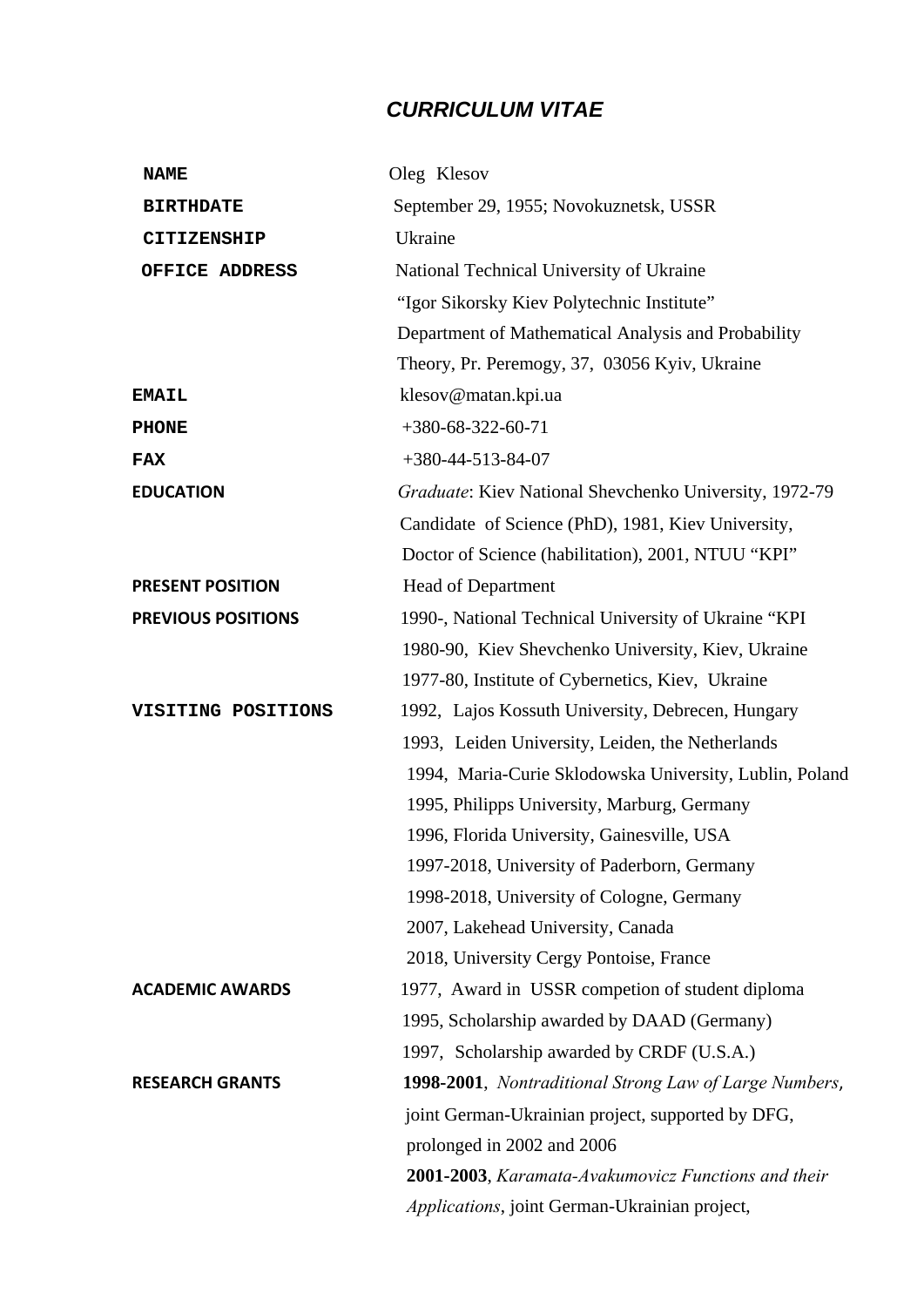|                                | supported by DFG, prolonged in 2004 and 2007                  |
|--------------------------------|---------------------------------------------------------------|
|                                | 2011-2013, Rate of convergence in probabilistic number        |
|                                | Theory, joint German-Ukrainian project,                       |
|                                | supported by DFG                                              |
|                                | 2011-2012, Statistical Dependence, French-Ukrainian           |
|                                | Project, supported by CNRS (France) and Ministry of           |
|                                | Education (Ukraine)                                           |
|                                | 2013, Empirical Complete Convergence and its Statistical      |
|                                | <i>Applications</i> , supported by DFG (Germany) and Ministry |
|                                | of Education and Science of Ukraine                           |
|                                | 2014-2016, Multidimensional problems for random walks         |
|                                | and regularly varying functions in view of the theory of      |
|                                | marked point processes and random sets, supported by SNSF     |
|                                | (Switzerland), joint with University of Bern                  |
|                                | 2017-2018, Austrian-Ukrainian joint project Asymptotic        |
|                                | behavior of solutions to optimal control problems, supported  |
|                                | by Ministry of Science and Education of Ukraine and           |
|                                | Austrian Agency for International Cooperation in Education    |
|                                | and Research                                                  |
|                                | 2017-2019, Norway-Ukrainian cooperation in mathematical       |
|                                | cooperation, supported by the Norwegian Center for            |
|                                | International Cooperation in Education(SIU) Eurasia           |
|                                | programme: CPEA-LT-2016/10139                                 |
| <b>SCIENTIFIC PUBLICATIONS</b> | 3 monographs, 2 textbooks, 95 papers in refereed journals     |
|                                | (according to <i>MathSciNet</i> )                             |
| <b>LAST PUBLICATIONS</b>       | 1) Moment conditions in strong laws of large numbers for      |
|                                | multiple sums and random measures, Stat. Probab. Lett.,       |
|                                | 131 (2017), 56-63 (joint with I. Molchanov)                   |
|                                | 2) Existence of moments of a counting process and complete    |
|                                | convergence in multi-dimensional time, Adv. Appl. Probab.     |
|                                | (2016), 48 A, 181-201 (joint with U. Stadtmüller)             |
|                                | 3) Strong laws of large numbers in an $Fa$ -scheme, in        |
|                                | Mathematical Statistics and Limit Theorems. Festschrift       |
|                                | in Honour of Paul Deheuvels, Springer International           |
|                                | Publishing, Switzerland, (2015), 287-303 (joint with          |

P. Doukhan and J. Steinebach)